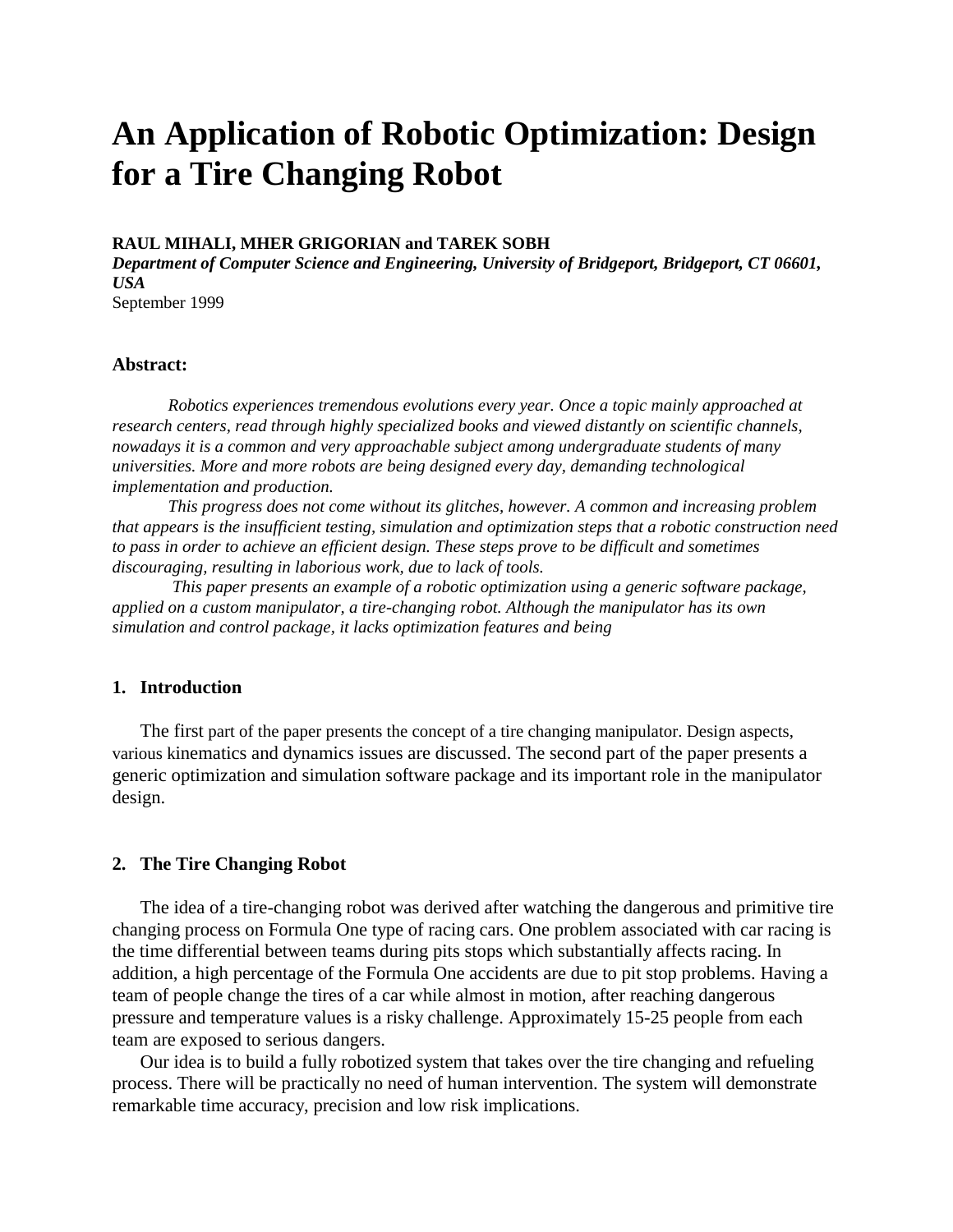# **2.1. BRIEF CONSIDERATIONS / ARMS / WORKSPACE**

Our proposed robotic system consists of five manipulators: one for each of the tires, and a fifth one for the fuel tank. To preserve the environment of the pit stop and to assure the comfort of the team we implement suspended manipulators. The support of the five arms allows a sliding motion of each arm and does not create any obstacles or driving difficulties. The support has two double longitudinal branches on which the arms are suspended. The sliding mechanism of the arms is essential for the end effector positioning. The material used has to be resistant, of low elasticity and capable of sustaining the mass of the arms.

Each of the tires of a Formula One car is fixed to the body with a single central screw (Figure 1). This design allows a flexible end - effector with decent power and mass requirements.



Figure 1. Tire close-up

Each of the manipulators has a sliding range of 1 to 1.5 meters on the supports and can handle a tire in many ways. The only plane in which a good dexterity is required is the horizontal one (the distance from the ground and the tire's central axis is relatively constant). Based on the above-mentioned requirements, the manipulator design in Figure 2 has been derived.



Figure 2. Arm view

# **2.2. TASKS AND MOTION RELATED BRIEFINGS**

The car arrives into the pit from a certain direction and stops in approximately the same spot every time. By the time the car arrives, its exact position and tire directions are registered. Once it stops and is jacked up, the arms start the *tire changing process*. For lifting the car, a simple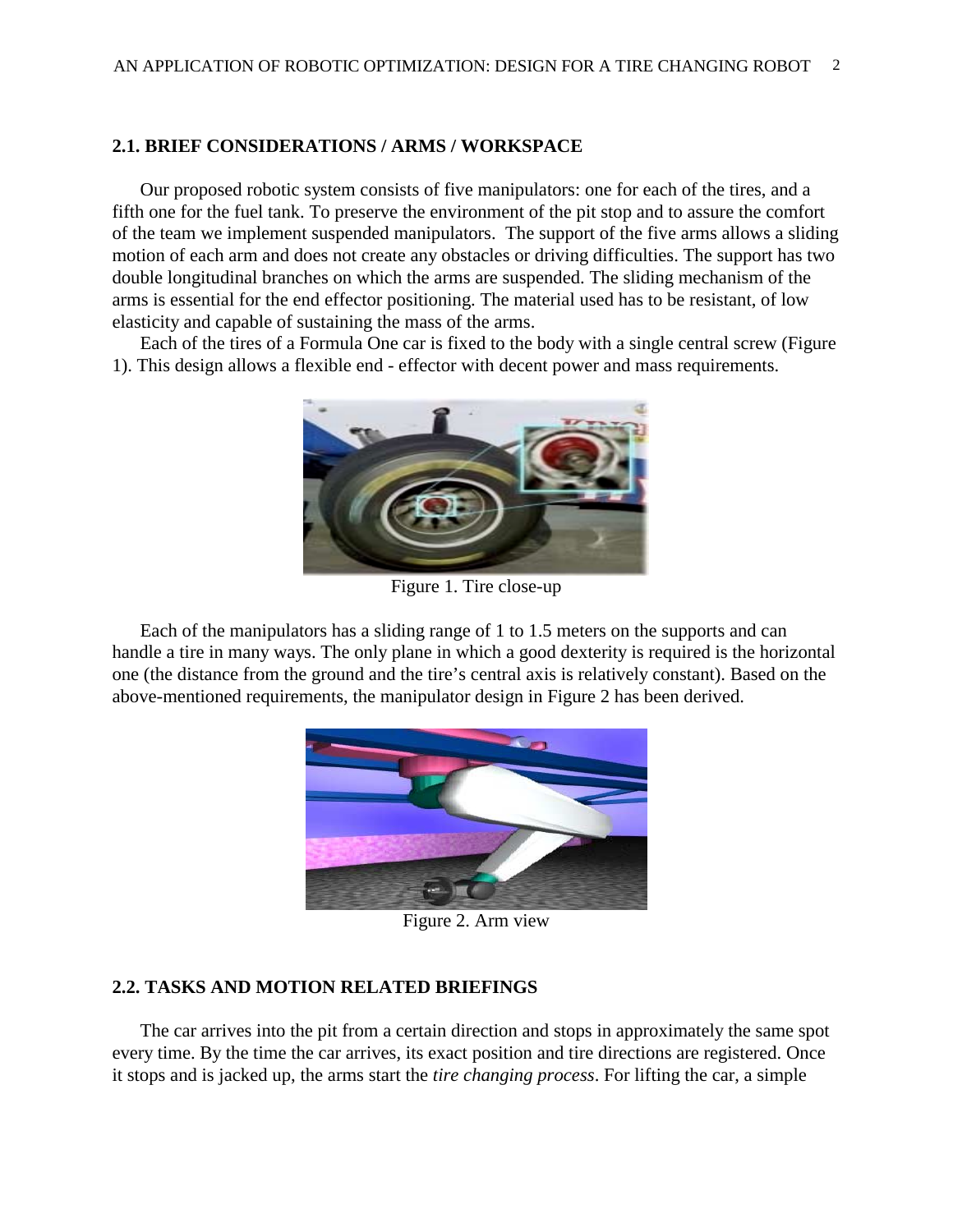lifting system will be positioned on the stopping platform. Each manipulator has to go through the following task sequence:

- Position the end effector as a function of the tire parameters received from the sensor system
- Rotate the end effector so that it can catch the tire
- Grab the tire / remove the screw
- Remove the tire from its axis and put it on the ground near the car in a convenient spot
- Change position and grab a new tire, located in the proximity, with a new screw on it
- Return and mount the new tire
- Tighten the screw
- Move back in the *stand-by* position / the car can go now.

There are about 15 different tasks, each of approximately 1 second, which allows a process length of approximately 10-15 seconds per manipulator. The arms work in parallel and independently. The set of movements required is of short distance and mainly consist of revolute steps: arm expansion/contraction, arm/end effector rotation and end effector positioning. There is a good chance that the specified time of around 1 second per move can be improved. According to the information from the sensors on the tire, the end effector can position itself perpendicularly on the tire and grab it correctly. The system can be easily adjusted to handle similar tires based on one screw. The rotation of the screw is a simple task, implying the activation of one compressed air tool with good dynamics control.

The most time consuming task is tire handling. This task requires good torque and acceleration control on the entire arm, the activation of all the engines, precision sliding ([13.15]). Moving back in the *stand-by* position is a simple task, to be completed partially when the car leaves. Because of the sliding mechanism, the pilot does not have to be precise while parking.

# **2.3. JOINT / LINK REQUIREMENTS AND CONSTRUCTION**

One arm is composed of four joints and an end effector. The first joint is prismatic and constitutes the sliding part of the system (Figure 3).



Figure 3. The slider

Typically, the slider is activated in the beginning of the full process, to fix the arm in an appropriate position. The friction coefficient of sliding between the support and the slider has to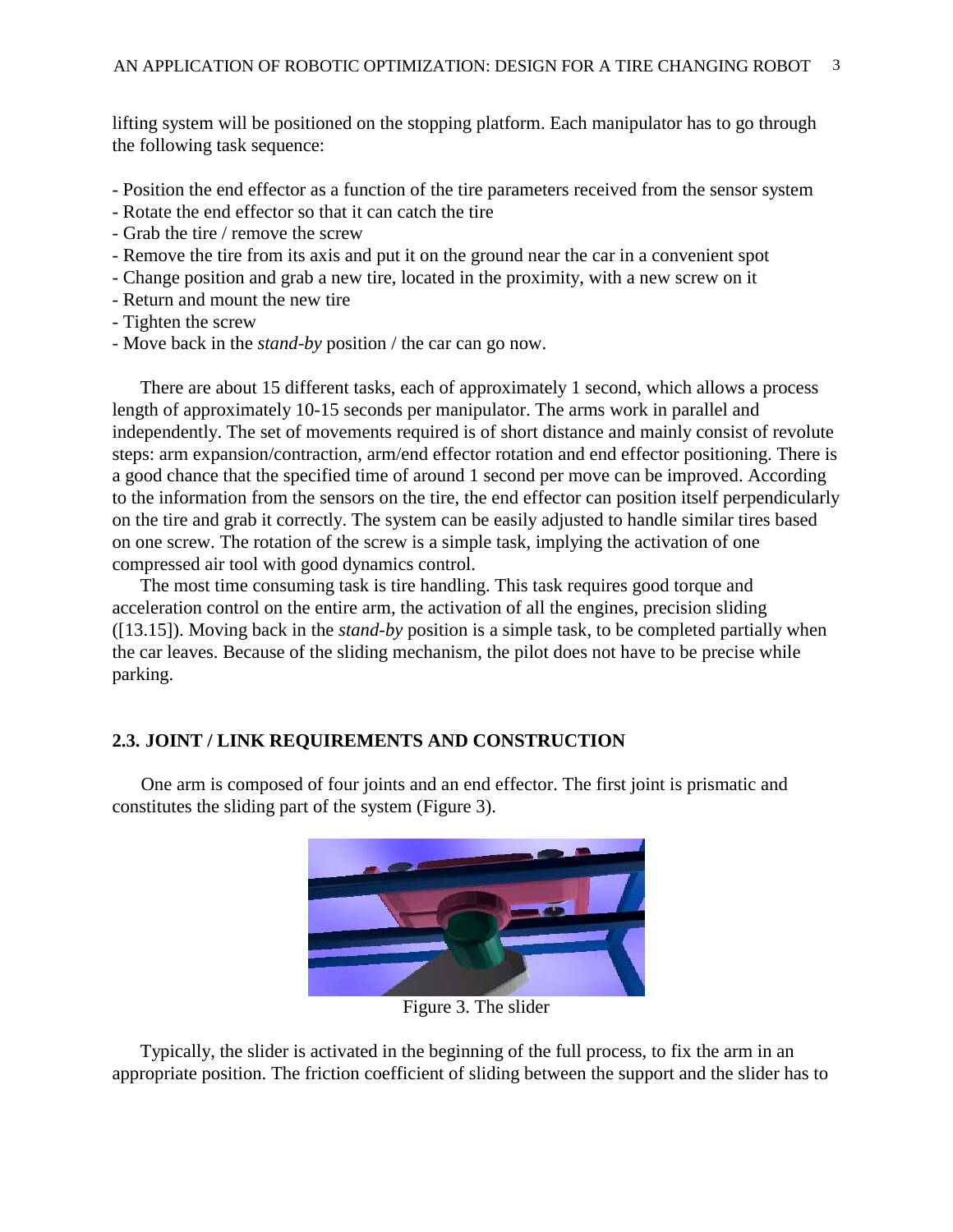be large enough to allow a stable braking with a precision of  $1 \text{m/s}^2$  and the friction coefficient of revolution has to be small enough for low acceleration control.

All the engines work at high speeds and have significant mass, and so the inertia problem has to be considered thoroughly ([4, 6, 9]). To optimize the time, the arm moves from / to the standby position to / from the ready position in the same time with the sliding action.

The second joint is revolute, as are all of the following ones. Figure 4 shows the joint and indicates the rotation direction.



Figure 4. Second joint (bottom left view - car side)

A revolution limitation of 3/2\*PI avoids kinetic or dynamic problems (e.g. singularities). The engine is fixed in the sliding part, thus concentrating the mass pressure on the support. The third joint, together with the previous one and the slider, forms the *rigid* concentration of mass and torque of the arm (Figure 5).



Figure 5. Third joint (view from car side)

For a better control, the engine has been attached to the axis of the previous joint. The rest of the arm is light and forms the *transportable* part, which needs to be fast. The angle of rotation has been limited to less than PI/2 degrees.



Figure 6. Elbow joint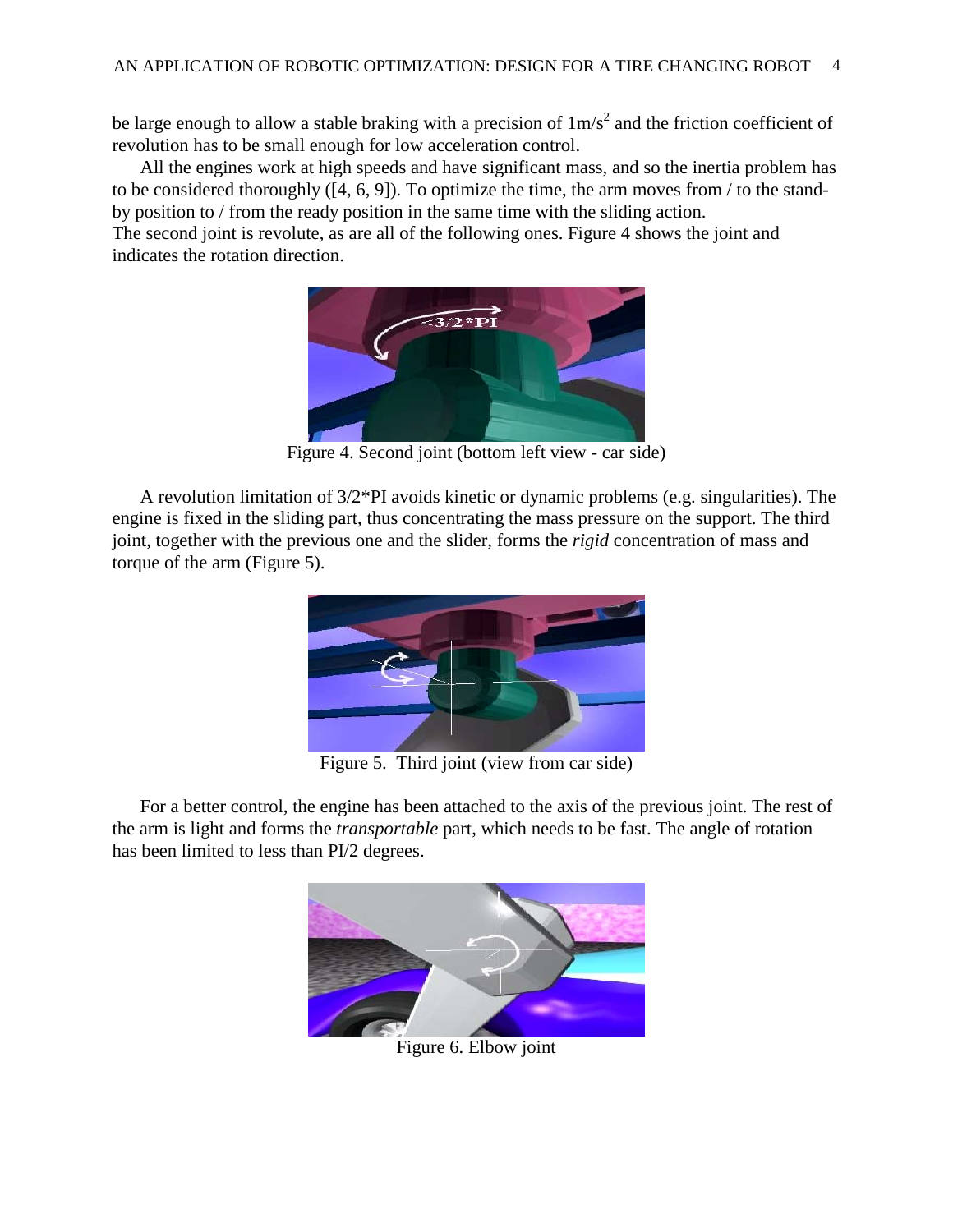The last revolute joint from the arm segment is the elbow joint (Figure 6). This joint's engine has a moderate torque and is light. It is installed in the upper part of the arm, thus keeping a safe distribution of mass. The angle of revolution has been limited to PI/2 degrees. The pressure between the support and the arms has to be as small as possible, mostly because while the arms work together the support vibrations can force dislocations.

The fully extended position (at about PI for the third joint and PI/2 for the fourth joint) requires a special orientation of the end effector, for not touching the ground. The stand-by position is safe enough to offer the pilot good visibility while entering the pits.

## **2.4. THE END EFFECTOR (DESIGN / POWER / ACCURACY)**

The end effector has to be small, light, but powerful, dexterous and quick. After going through various models, we derived the design in Figure 7.



Figure 7. End effector

This model solves many problems. First, there are no position/orientation problems. The disk type effector can rotate at a speed  $\omega_2$ , and reach any orientation requested by the sensor system. Having four identical grabbing segments, there will be no equilibrium problems during transportation. The forces are well distributed and allow movements within a wide acceleration range. The revolute joint between the arm and the effector allows a rotation in the vertical plane of PI/2 degrees. The engine is light with moderate torque requirement. The engine that spins the disk with the four segments is installed in the pyramidal body following the cylinder, in the same spot as the compressed-air screw removal system

The only rotation that cannot be performed by this end effector is on the vertical axis, however, this is compensated by the first revolute joint, which supports most of the torque requirements and allows for good acceleration control. In this setup, the end effector can operate for almost any reachable position of the tire. Another advantage of this effector model is that the tires do not have to be perpendicular to the ground (suppose an accident has happened, the end effector would still be able to accommodate the correct orientation). However, once the tire is not perpendicular to the ground this would mean that the car has been damaged seriously and most probably needs intervention of the team (the tire sensors prove very important here). In order to find the position of the screw on the tire, the compressed air screwdriver starts a revolute task and in the same time advances slowly until it "fits" the faces of the screw and fixes onto it.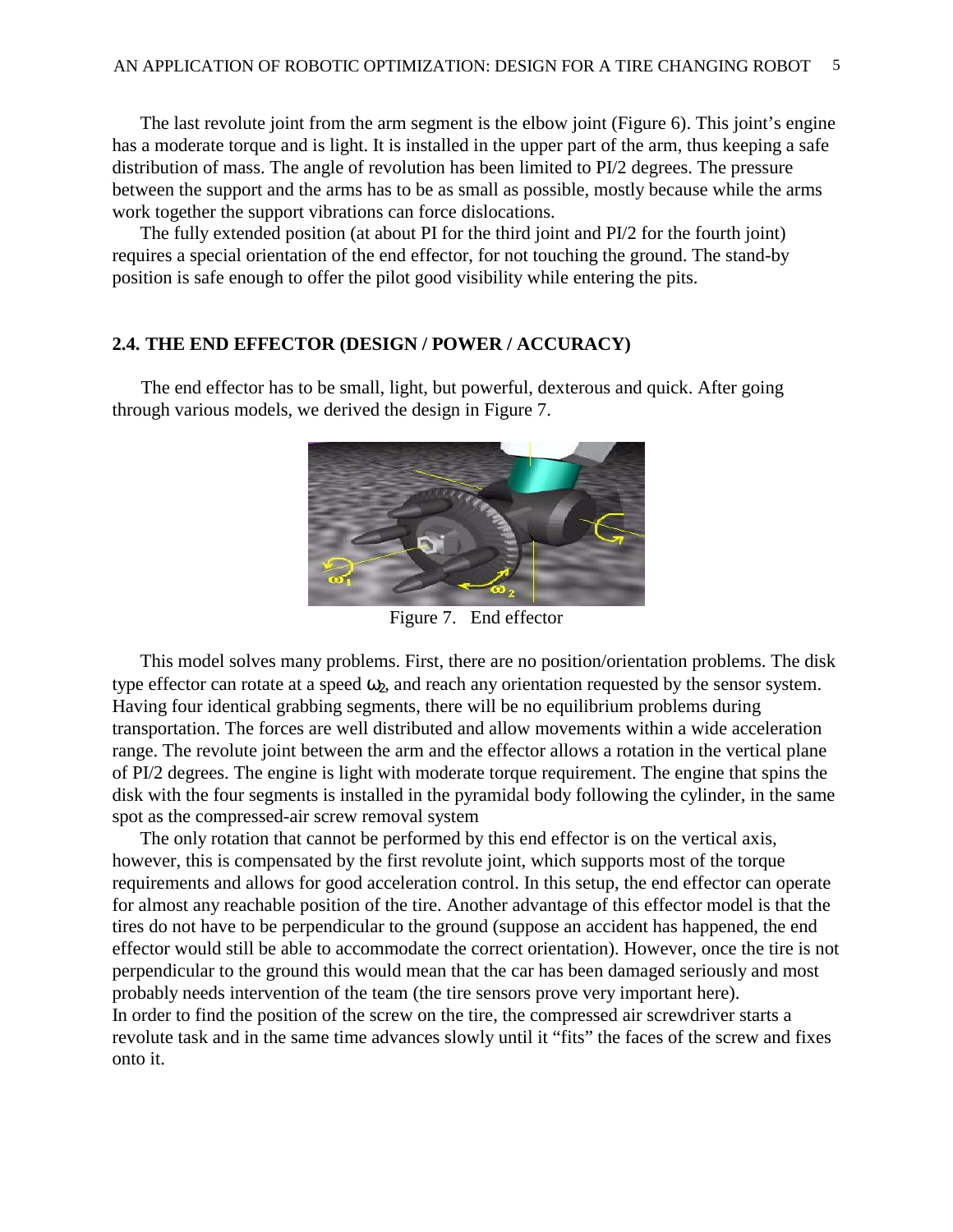#### **2.5. DIRECT AND INVERSE KINEMATICS**

One of the next steps is solving the direct and inverse kinematics for this specific manipulator [1] (Figure 8).



Figure 8. Manipulator scheme

Here, six joints of the arm can be seen. Using the Denavit-Hartemberg table [2], the equations for the direct kinematics can be written (the dimensions of the links are known):

 $X = L + \cos(\theta_1) * (S2 * \sin(\theta_2) - S3 * \sin(\theta_2 + \theta_3) - S4 * \sin(\theta_2 + \theta_3 + \theta_4 - PI)$ Y = -sin ( $\theta_1$ ) \* (S2 \* sin ( $\theta_2$ ) - S3 \* sin ( $\theta_2$  +  $\theta_3$ ) - S4 \* sin ( $\theta_2$  +  $\theta_3$  +  $\theta_4$  - PI)  $Z = S1 + S2 * cos(\theta_2) - S3 * cos(\theta_2 + \theta_3) - S4 * Cos(\theta_2 + \theta_3 + \theta_4 - PI)$  $\theta_{\rm x}=0$  $\theta_y = 3*PI/2 - (\theta_2 + \theta_3 + \theta_4)$  $\theta_{z} = \theta_{1}$ 

Where X, Y, Z, are the coordinates and  $\theta_x$ ,  $\theta_y$ ,  $\theta_z$ , the orientations of the end effector. Solving for the inverse kinematics using direct algebraic methods [12], we obtain the following model:

 $L = (Y / \tan(\theta_z))$  $\theta_1 = \theta_{\rm z}$  $θ_3 = arcCos((S2 * S2 + S3 * S3 - (X + S4 * sin(PL/2 - θ) * cos(θ_2) - (Y / tan (θ_2))) * (X + S4 * sin(θ_2)))$  $\sin(PI/2 - \theta_v) * \cos(\theta_z) - (Y / \tan(\theta_z)) - (Z + S4 * \cos(PI/2 - \theta_v) - S1) * (Z + S4 * \cos(PI/2 - \theta_v) S1)$ ) / (2 \*  $S2$  \*  $S3)$ )  $\theta_2$  = arccos((-(S3 \* sin( $\theta_3$ )) \* ((X - (Y / tan  $(\theta_2)$ )) / cos( $\theta_1$ ) + S4 \* sin(PI/2 -  $\theta_v$ )) + (S2 - S3 \*  $\cos(\theta_3)$ ) \* sqr((S2 - S3 \* cos( $\theta_3$ )) \* (S2 - S3 \* cos( $\theta_3$ )) + (S3 \* sin( $\theta_3$ )) \* (S3 \* sin( $\theta_3$ )) - ((X - (Y / tan  $(\theta_2)$ )) / cos( $\theta_1$ ) + S4 \* sin(PI/2 -  $\theta_v$ )) \* ((X - (Y / tan  $(\theta_2)$ )) / cos( $\theta_1$ ) + S4 \* sin(PI/2 -  $\theta_v$ )))) /  $((S2 - S3 * cos(\theta_3)) * (S2 - S3 * cos(\theta_3)) + (S3 * sin(\theta_3)) * (S3 * sin(\theta_3))))$  $\theta_4 = 3*PI/2 - \theta_v - \theta_2 - \theta_3$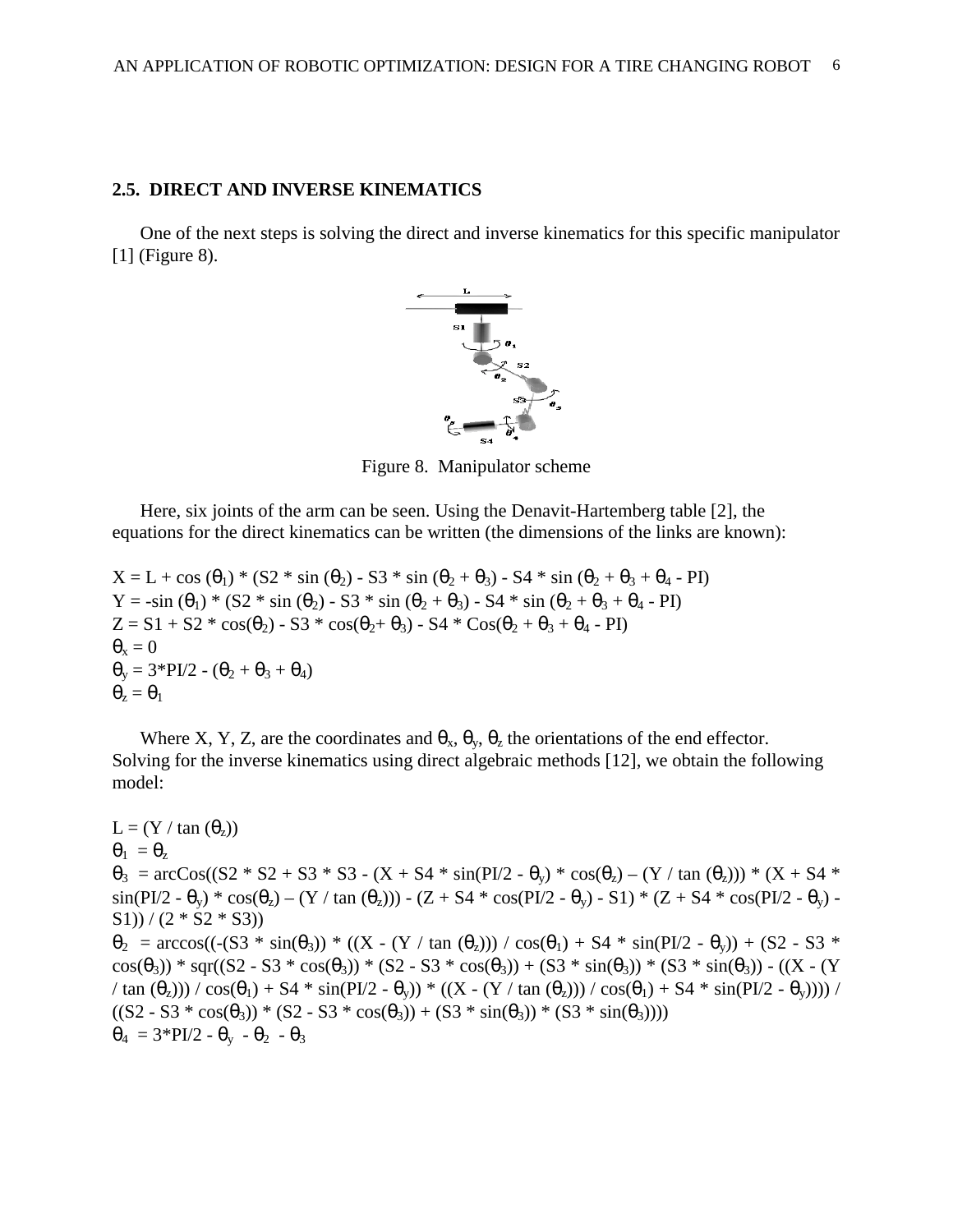

Figure 9. Front left tire scheme (top)

The metrics referred are shown in Figure 9. For the first joint, the angle does not have to exceed PI degrees. In the initial position (stand-by), the angle will be always be positioned at 0 degrees. The following three joints have been referred in terms of the previous link direction. For joint 2, the angle does not have to exceed PI/2. The angle will reach a value close to 0 degree very rarely (when the car is situated far from the arm, 80cm or more). The initial position of this angle will be set close to PI/2, so the link will go up.

For joint 3, the reference to the previous link proves a superfluous allowance for the angle. We use values between PI/12 and up to PI. For the stand-by position, the angle will be set close to PI/12.Joint 4 has lower limits than physically possible. The angle value will not be smaller than PI/4 and no bigger than 5\*PI/4. Slightly larger angles (close to PI/4 or 5\*PI/4) would cause problems holding the tire. A value of PI/2 is used for the stand-by position.

The last joint is adjusted independently from the others. The value can run from 0 up to  $2*PI$ . A software tracking system is being built, allowing rotation of the four segments synchronously from the moment the sensor system gives information about the tire's position. Thus, the angle can go up to n \* PI. This might also allow positioning of the segments in advance. Decoupling of singularities is not necessary as long as the design allows their avoidance ([14,16]). The inverse velocity and acceleration result from the following derivations:

$$
dq = J(q)^{-1} * dX
$$
  

$$
d2q = J(q)^{-1} * b
$$

Where

$$
B = d2X - d/dt * J(q) * dq
$$
  

$$
d2X = J(q) * d2q + d/dt * J(q) * dq
$$

Where:

*q* **=** the vector of joint coordinates;  $J(q)$ ,  $J(q)^{-1}$  = the Jacobian and inverse Jacobian of *q*  $X =$  the vector of end effector coordinates

# **2.6. DIRECT AND INVERSE DYNAMICS**

For this type of arm the following dynamics model ([1, 3, 4, 5]) is used: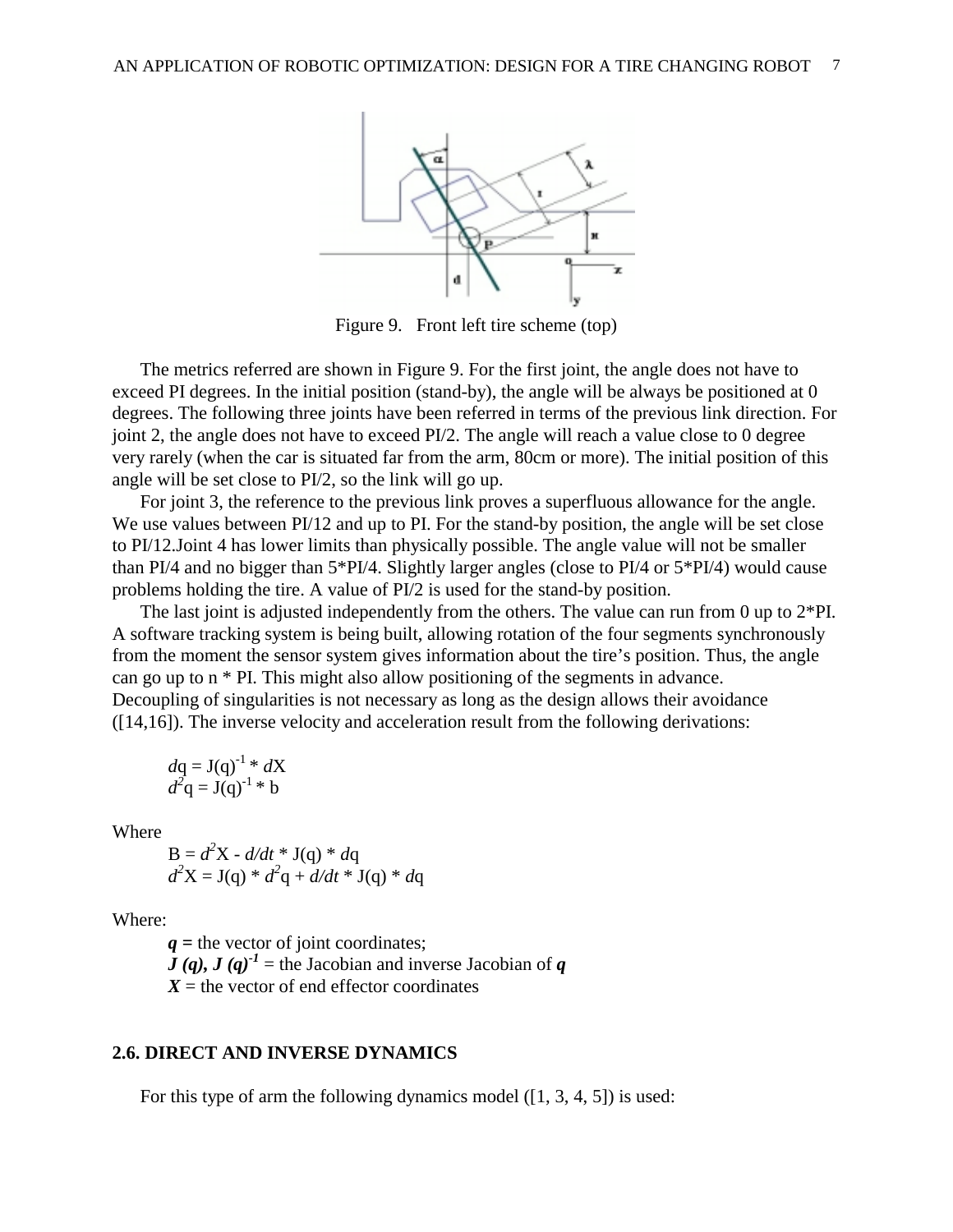$$
\tau = M(q) * d^{2}q + V(q, dq) + G(q) + F(q, dq)
$$
  

$$
d^{2}q = M^{-1}(q) * [\tau - V(q, dq) - G(q) - F(q, dq)]
$$

Where:

 $\tau$  = the end effector torque,

- $M =$  the symmetric joint-space inertia matrix,
- **V** = describes *Coriolis* and *centripetal* effects [5, 6],

 $G$  = the gravity loading,

 **= the end effector force.** 

#### **2.7. THE SENSOR SYSTEM**

The variable elements derived from the sensor system (that affect the inverse kinematics equations) were Cx, Cy (the center of the tire) and the angle  $\alpha$  made by the axis of the tire with the slider. These parameters are required for each tire. By receiving the XYZ coordinates of each of the four tires, (Cx, Cy) can be easily deducted.

There is also a need to control the number of times per second the sensor system provides data [12]. This is important to determine the car's motion. Motion recovery would allow one arm to track the tire and to have the end - effector positioned even before the car would stop, thus gaining time [19].

# **2.8. TECHNOLOGICAL ORIENTATION**

According to the required sensor system tasks, one of the possible implementations for this sensory system can be through a radio radar detector ([9, 10, 12]).

The receiving part of the system situated close to the scene will stay in stand-by mode and scan for signals from the tires. Once the receiver detects the sensors, this implies that the car is around, and according to the distance and the speed of the car the software will process and send the necessary information to the arm controller.

The vertical distance ∆y can be calculated from two frames having holes at about the same orientation ω (refer to the *Direct and Inverse Kinematics* section). Other tasks can be assigned to this system (i. e. analyzing the information from all the four tires, scanning the planarity of the car, vibrations, installation of new sensors providing different types of information, etc).

## **2.9. CONTROLING AND SUPERVISING**

The following parameters require continuous surveillance:

- Engine activation requests / request-reply discrepancy, internal functionality status

- Link position / orientation, requested/resulted revolution angle difference, smoothness of revolution

- Mass distribution in each arm, vibration factor evolution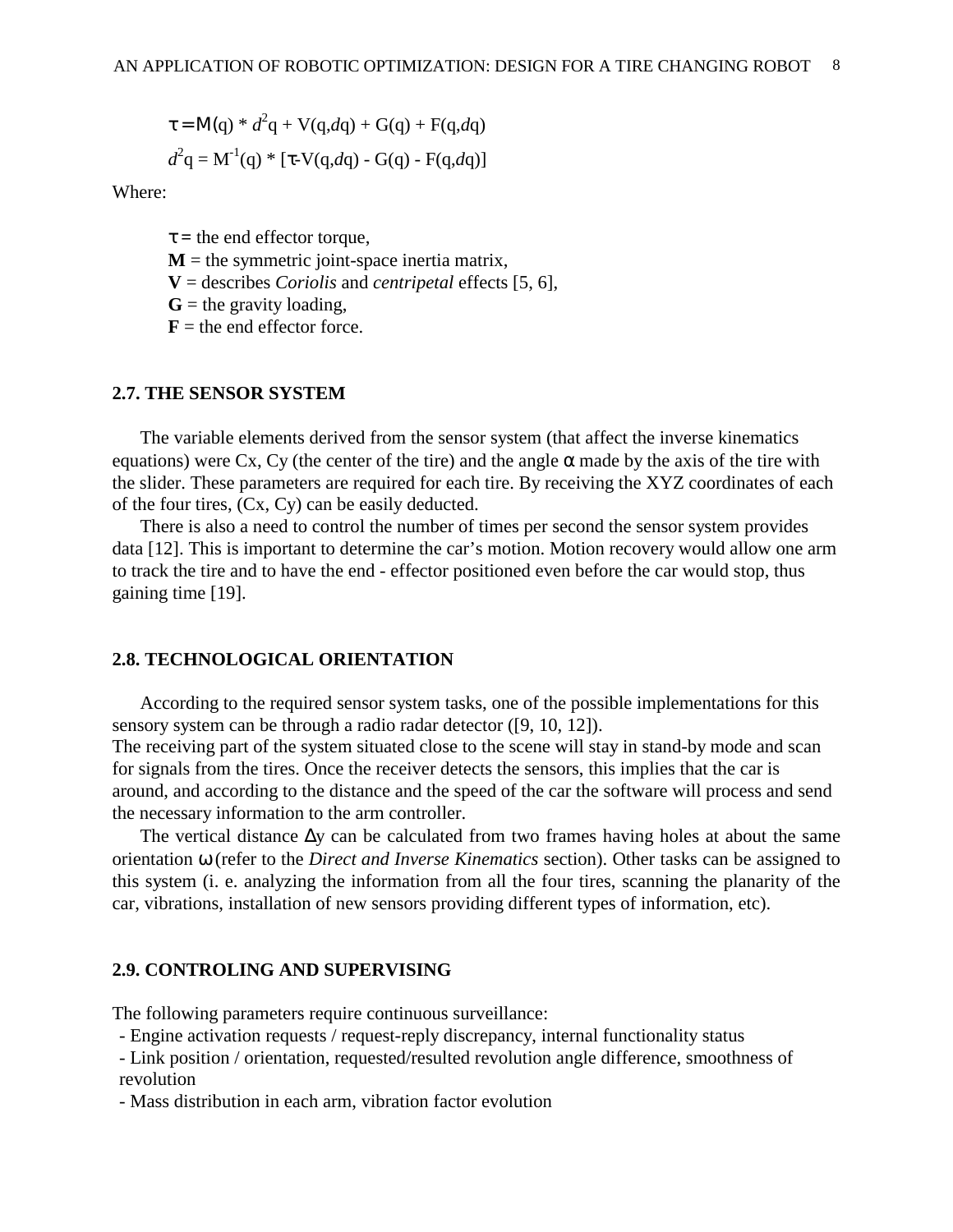- Evolution of the delay in answering

- Coordinate discrepancy between the sensor data and the actual position detected by the final effector

- Sensor's displacement in time, sensor functionality

- Support displacement, internal tension during arms motions, vibration and material response

- Temperature and pressure of the environment and of the engines, wind velocity and direction - Parameter analysis evolution and general system status

The required joints positions and orientations are always pre-simulated and compared with the ones obtained from the direct sensor output. The parameter difference is corrected using mostly PID control. We consider for the digital feedback controllers a proportional plus derivative (PD) system ([7, 8,11]), hoping to simplify considerably the nonlinear dynamic equations, but also achieving a high update rate (Figure 10).



Figure 10. Dynamic simulation and control model.

## **2.10. CURRENT DEVELOPMENT STAGE & RESULTS**

Currently the simulation / CAD module is connected with the kinematics and dynamics modules. Simulations showing the entire tire changing process have been done too [10]. The next example (Figure 11) shows the torque applied on a joint for a *stand-by / full-extend* sequence, 1 second:



Figure 11. Torque 3 distribution in one second

## **3. Control Analysis**

It is mandatory to have an accurate simulation and control model before building the manipulator. In testing and optimizing our models, we have successfully developed and used a simulation package that accepts as input the configuration of a generic robot in D-H parameter form, the robot dynamics parameters and outputs a variety of closed form solutions that are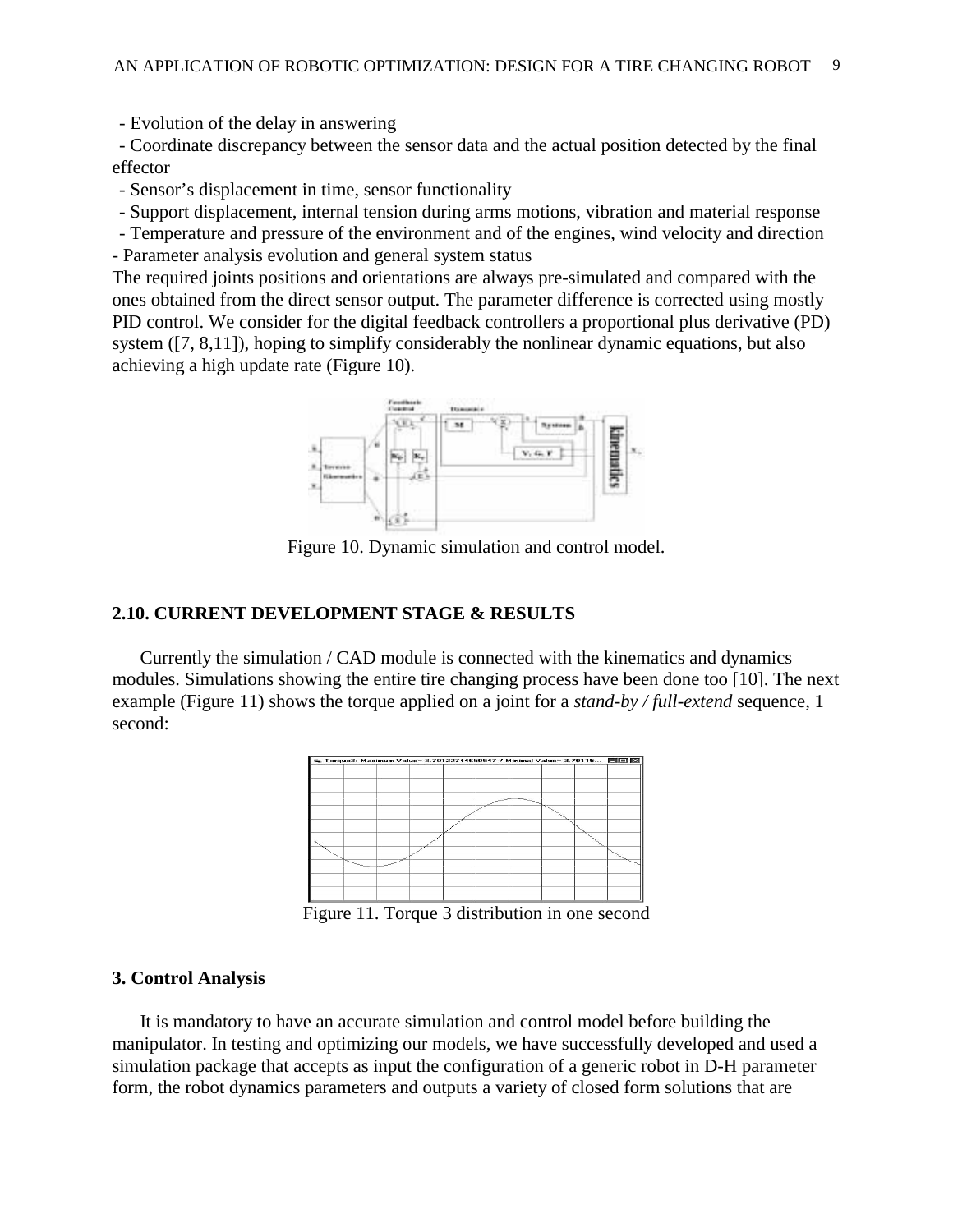essential to the design. The package also optimizes several control and structure parameters based on simulated task descriptions ([17, 20]). Although our robot is not exactly a 6 DOF manipulator, we can easily view it so if disregarding the slider, part that has its trajectory and positions determined independently from the rest of the arm (see 2.5*. Direct and Inverse Kinematics Approach*).

# **3.1 ROBOT SOLVING**

The first part of the software package solves most of the robot motion module equations (Figure 12). For the direct kinematics, given the D-H parameter table, the package creates the  $A_0$ <sup>1</sup>.. $A_5$ <sup>6</sup> matrices and obtain the  $T_0$ <sup>1</sup>.. $T_0$ <sup>6</sup> transformation matrices in their symbolic form and base coordinates. For velocity kinematics, the software derives the Jacobian matrix and output equations in the form

 $\dot{X} = J^* \dot{O}$ 

Where:

 $\dot{X}$  = The Cartesian velocity vector,

 $J =$ The Jacobian matrix,

 $\dot{Q}$  = The joint velocity vector

The package also implements a symbolic matrix inversion routine that solves the inverse velocity equations.

Through its symbolic differentiation routines, the package also provides the acceleration and inverse acceleration kinematics equations.

| <b>J. Untitled - Creator</b>                                                                                                        | <b>LOX</b>       |  |  |  |  |  |
|-------------------------------------------------------------------------------------------------------------------------------------|------------------|--|--|--|--|--|
| File Edit View Tools Help                                                                                                           |                  |  |  |  |  |  |
| 미혜민<br>$X$ to $R$ $\approx$ $\gamma$                                                                                                |                  |  |  |  |  |  |
| Link Configuration<br>Link1<br>Link3<br>Link2                                                                                       |                  |  |  |  |  |  |
| G Rotational<br><b>G</b> Rotational<br>$a \ 0.431$<br>$a$ 0.125<br>$d$ 0.431<br>$a \mid 0$<br>G Rotational<br>$d$   0               | $d$ 0            |  |  |  |  |  |
| alpha 1.570<br>theta t1<br>theta 12<br>theta 13<br>alpha 0<br>C Prismatic alpha 0<br>C Prismatic<br>C Prismatic                     |                  |  |  |  |  |  |
| M Robot Has a Spherical Wrist<br>Link4<br>Link5<br>LinkS:                                                                           |                  |  |  |  |  |  |
| G Rotational<br>G Rotational<br>a 0<br>a 0<br>80<br>G Rotational<br>$d \parallel 0$<br>$d \mid 0$                                   | $d$ <sup>0</sup> |  |  |  |  |  |
| alpha -1.570<br>alpha 1.570<br>theta t4<br>theta IS<br>theta 15<br>C Prismatic<br>C Prismatic<br>C Prismatic<br>alpha <sup>10</sup> |                  |  |  |  |  |  |
| <b>G</b> C Format<br><b>IT</b> Use Mathematica to Simplify<br>C Text Format<br>Mathematica Format                                   |                  |  |  |  |  |  |
| $Kp * b[i] + 1$<br>$*$ ddfh[i] + $10$<br>"Kv"dh[i]<br>PD Loop Setup: 0                                                              |                  |  |  |  |  |  |
| You can use thijl, dthijl, ddthijl, or any other valid C expression                                                                 |                  |  |  |  |  |  |
|                                                                                                                                     |                  |  |  |  |  |  |
| Ready                                                                                                                               | <b>NUM</b>       |  |  |  |  |  |

Figure 12. Input parameter window of the simulation-control package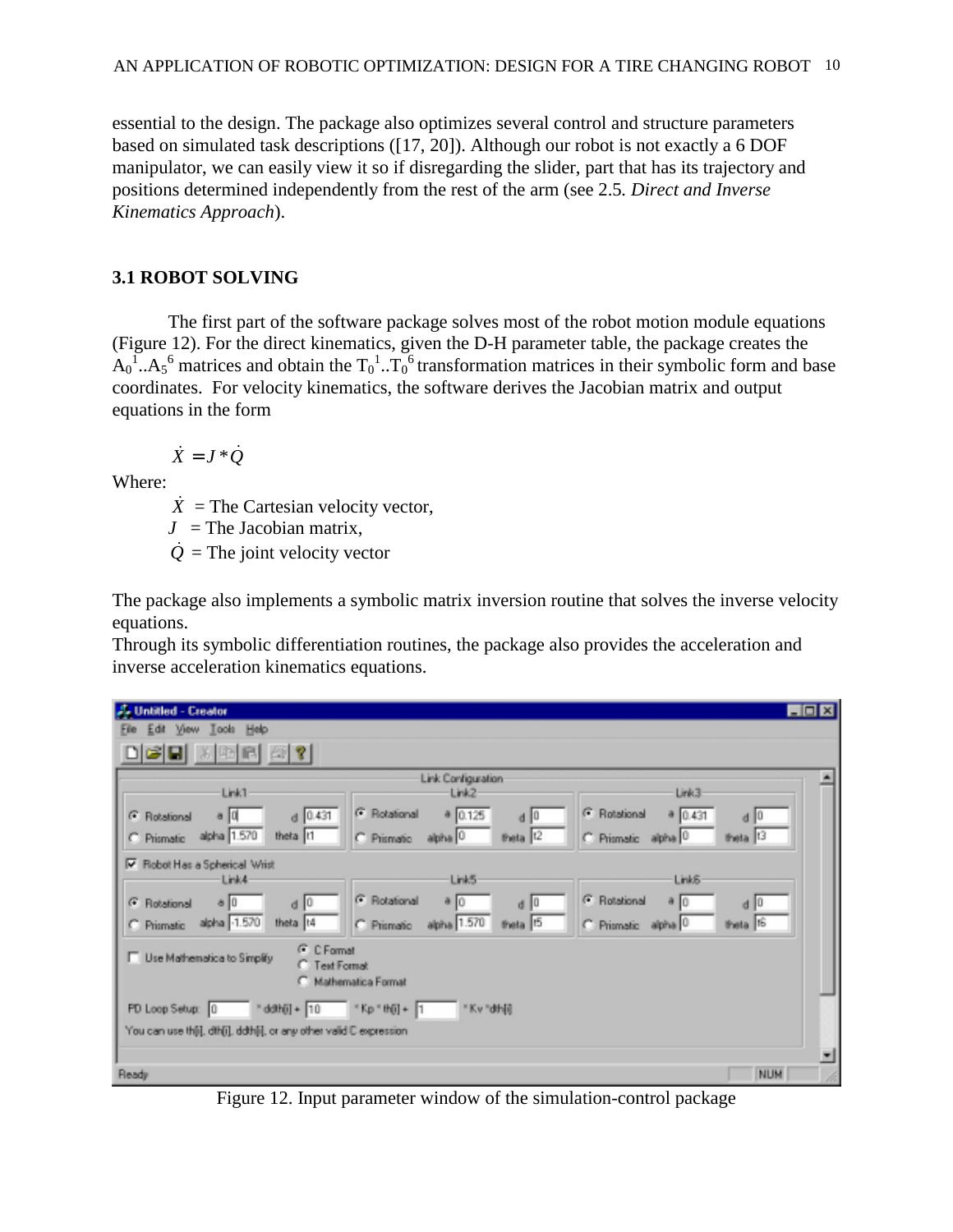Trajectory plotting equations are also implementable in this software package, allowing for either cubic polynomial form or constant velocity with cubic polynomial blends. We have opted for the second choice. Three time intervals can be chosen, a  $t_0$ - $t_1$  interval for an accelerating motion, a  $t_2$ - $t_3$  interval for decelerating motion and a  $t_1$ - $t_2$  for a linear/constant velocity period.

Given the M, G and V matrices (see 2.4*. Direct and Inverse Dynamics Approach*), the package outputs the dynamics and inverse dynamics equations too. All of the equations are generated in text, C/C++ source code, or Mathematica format, thus they are easy to be used for further scaling. Once we have obtained the necessary output from the package, testing in parallel with our software revealed a clear consistency.

#### **3.2 SIMULATION AND OPTIMIZATION**

The second part of the software package, also called the execution module, was of particular use for our tire changer. The package implements a local PD controller on the control function:

$$
\tau = f(Q, \dot{Q}, \ddot{Q}) * \ddot{Q} + f(Q, \dot{Q}, \ddot{Q}) * K_p * e_p + f(Q, \dot{Q}, \ddot{Q}) * K_v * e_v
$$

Where:

*f* = A function of robot joint position, velocity and acceleration vectors (note that the package allows for any mathematical function),

- $\ddot{Q}$  = The desired link acceleration vector,
- $K_p$  = The proportional gain,
- $K_v$  = The derivative gain,
- $e_p$  = The error in joint variables vector,
- $e_v$  = The error in joint velocities vector.

The package also allows to add a PID or other feedback control functions ([17,19]). After providing  $K_p$ ,  $K_v$ , the initial and final positions, the time interval in which the movement should be committed, the number of iterations in the PD loop and the trajectory generator to be used, the package will run the control loop on points specified by the user and output graphs showing the ideal and the real trajectories of the manipulator, plus searching and optimizing the  $K_p$ ,  $K_v$  and update values.

As an example, we run the control loop on a move similar to the fully compressed - fully extended one for which we have included the torque graphs (Figure 13, 14), one second time limit.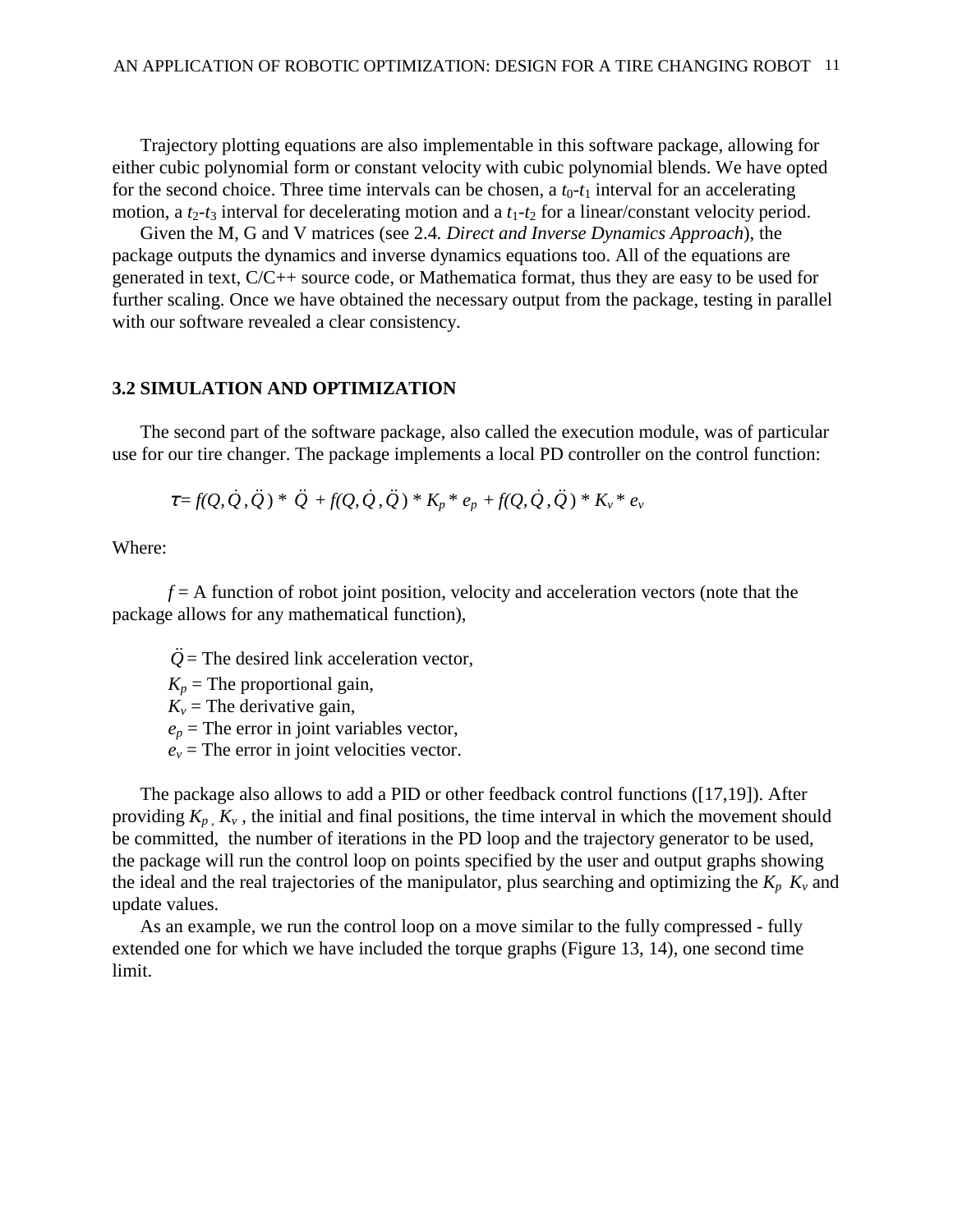|                | <b>Joint Variables Setup</b> |                       |               |        |
|----------------|------------------------------|-----------------------|---------------|--------|
|                |                              | Link Configuration:   |               | ΠK     |
|                | From                         | To                    |               |        |
| Theta1 90.00   |                              |                       | Theta1 270.00 | Cancel |
| Theta2 10.00   |                              | Theta2 80.00          |               |        |
| Theta3 75.00   |                              | Theta3 -75.00         |               |        |
| Theta4 $ 0.00$ |                              | Theta4                | 0.00          |        |
| Theta5 0.00    |                              | Theta5 0.00           |               |        |
| Theta6 $0.00$  |                              | Theta6 $\boxed{0.00}$ |               |        |

Figure 13. Setting up the thetas for the PD loop

| <b>Settings</b>                                                                                  |                             |                                                           |                |
|--------------------------------------------------------------------------------------------------|-----------------------------|-----------------------------------------------------------|----------------|
| Settings<br>Kp.<br>Time Interval 1.00<br># of Iterations 100<br>Kv.<br># of Points in Trajectory | 910<br>X<br>Υ<br>18.<br>l10 | Observation Point⊣<br>5000<br>10<br>100                   | <br><br>Cancel |
| Optimization                                                                                     |                             | Trajectory                                                |                |
| Kp Start 10                                                                                      | Ky Start  1                 | C Cubic Polynomial                                        |                |
| 2000<br>Kp End                                                                                   | 30<br>Kv End                | <b>G</b> Linear Segments with Parabolic Blends<br>V: 5.00 |                |
| Kp Step<br>150                                                                                   | Kv Step                     | Minimum Time                                              |                |
| <b>Direct Kinematics</b>                                                                         | <b>Inverse Kinematics</b>   | 11.00<br>a:                                               |                |

Figure 14. Additional PD data for the loop control

As output, we can see the desired thetas versus the actual ones. The package also provided the optimal  $K_p$  and  $K_v$  values, after looping on the intervals and parameters ranges (Figures 15, 16 and 17).

| en Theta1                                      |                               | $\bar{\mathbf{x}}$       |
|------------------------------------------------|-------------------------------|--------------------------|
| NAMES OF TAXABLE PARTIES OF TAXABLE PARTIES OF |                               |                          |
|                                                |                               |                          |
|                                                |                               |                          |
|                                                |                               |                          |
|                                                |                               |                          |
|                                                |                               | <b><i>CONTRACTOR</i></b> |
|                                                | <b>CONTRACTOR COMMENTANTS</b> |                          |
|                                                |                               |                          |

Figure 15. Theta1 (desired versus actual)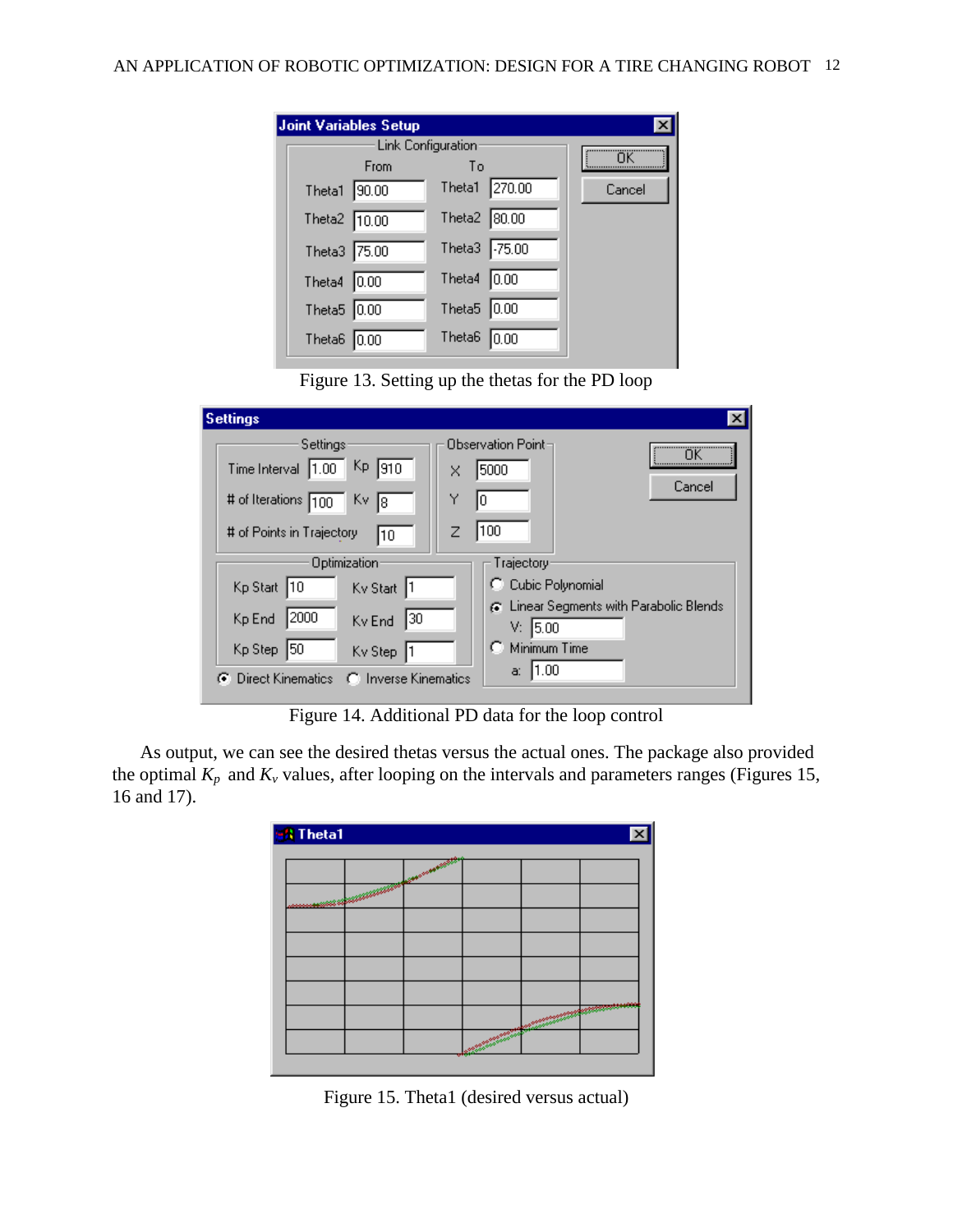| and Theta2   |                                                  |                    |                                       | $\overline{\mathbf{x}}$ |
|--------------|--------------------------------------------------|--------------------|---------------------------------------|-------------------------|
|              |                                                  |                    |                                       |                         |
|              |                                                  |                    |                                       |                         |
|              | <b>President Company and Company and Company</b> | <u>ang Sistema</u> | <b>CONSUMING REPORT OF THE OWNER.</b> |                         |
| ************ |                                                  |                    |                                       |                         |
|              |                                                  |                    |                                       |                         |
|              |                                                  |                    |                                       |                         |
|              |                                                  |                    |                                       |                         |





Figure 17. Theta3 (desired versus actual)

With the help of the trajectory plotting part of the program, we were able to script the output into our model and analyze the trajectories on the move. It is of major importance to have all the trajectories of the manipulator well defined. Figure 18 shows the trajectories of the move described above: the trajectory of the upper arm, elbow and wrist: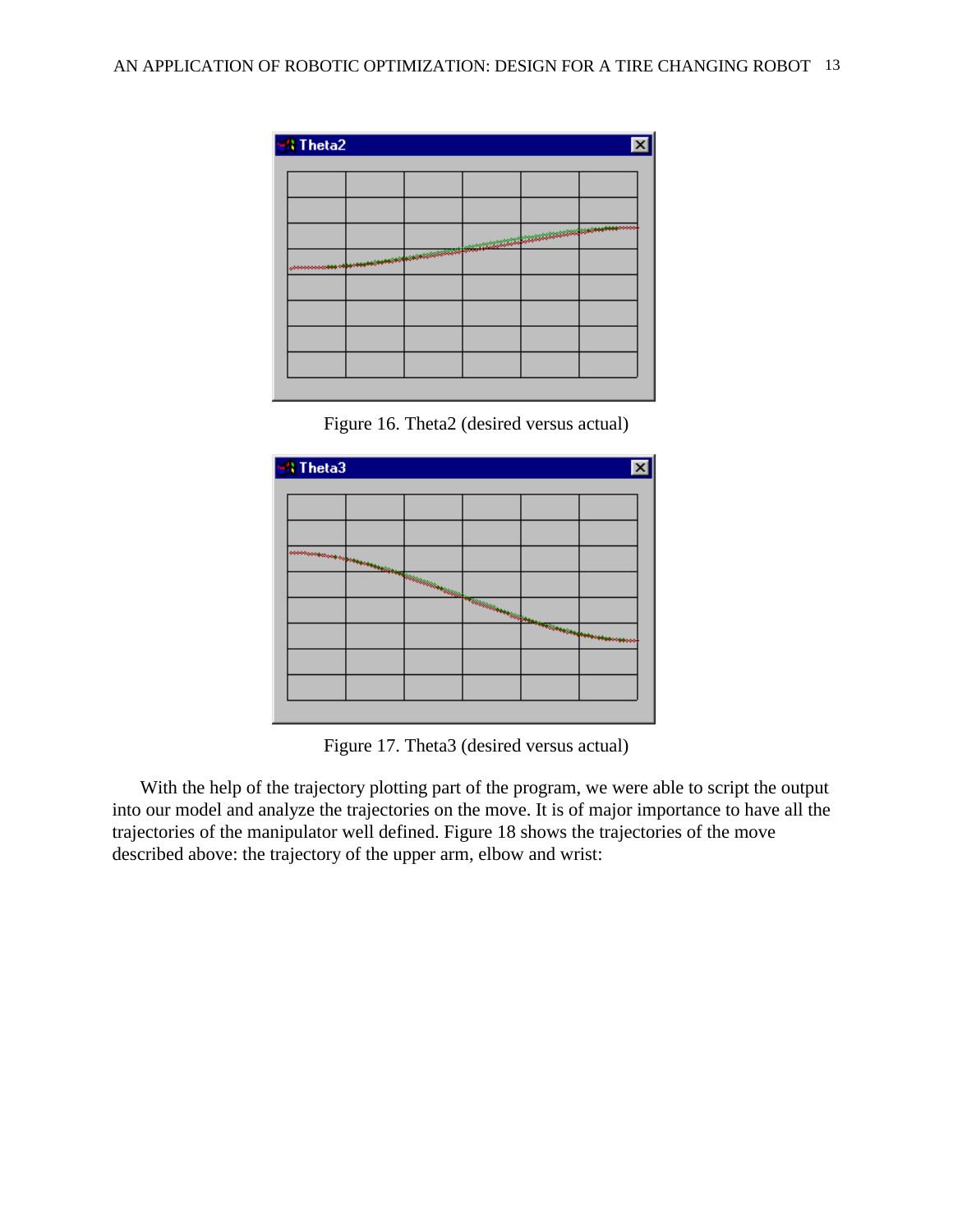

Figure 18. Plotted trajectories

The following are examples of other trajectories that have been successfully improved with the help of the package (Figures 19,20,21).



Figure 20. End Effector trajectory analysis 2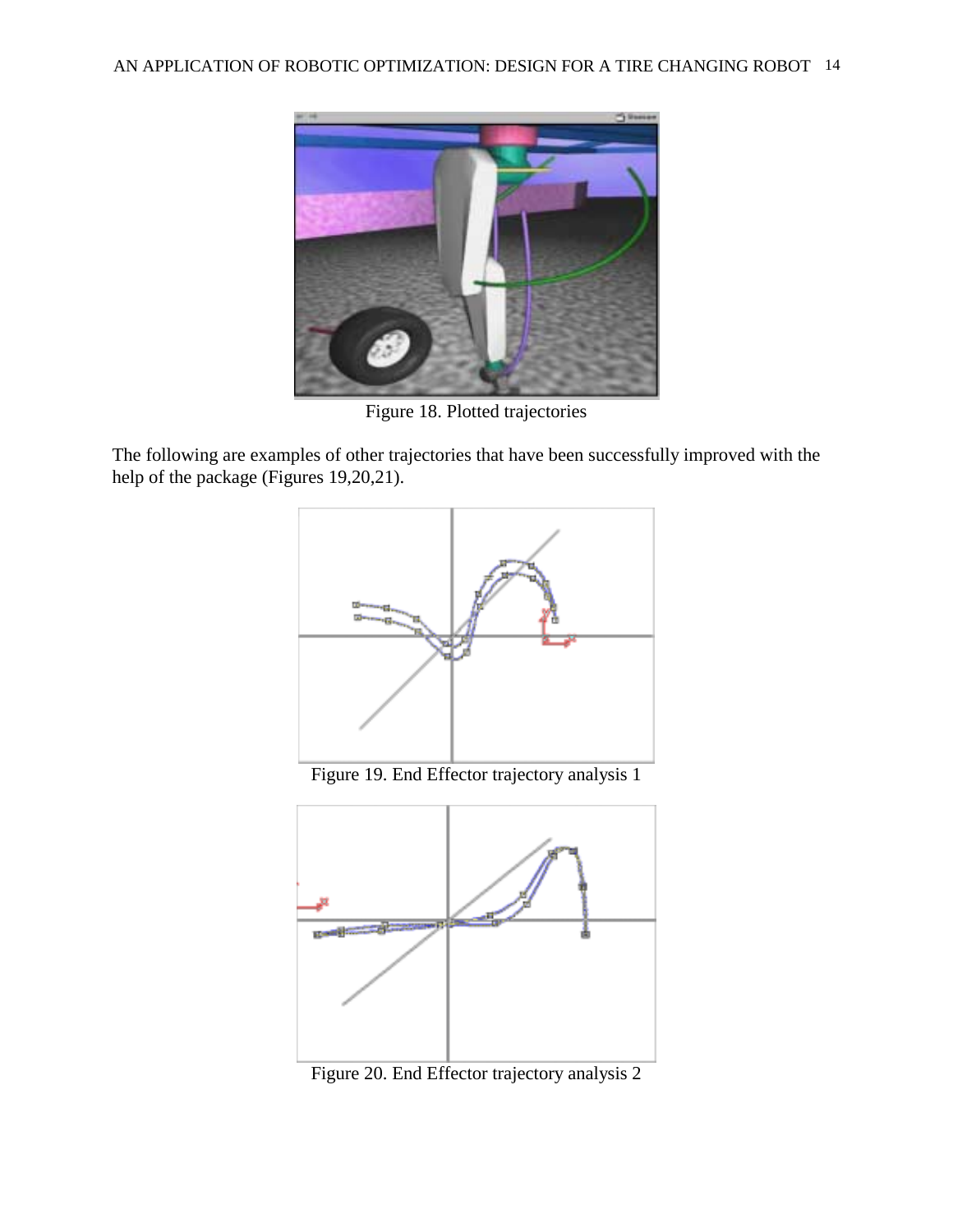

Figure 21. End Effector trajectory analysis 3

Note that most of the simulation sequences discussed here are available as AVI movies on the website http://www.bridgeport.edu/~risc. With the help of the software package, we were able to analyze and improve on all of the movement that the tire changer performs while changing a tire.

## **4. Conclusions**

The design and symbolic construction of the robot can promote critical problems if it is not analyzed thoroughly before being brought to reality. It is much more expensive to discover an inconsistent design after it was actually built, just as it is important to make as many optimizations and improvements possible at the design and simulation phase. Having applied the simulation and optimization software above, we were able not only to correct, but improve consistently the performance. The trajectories have been adjusted, allowing for a lower inertial load on the arm and for faster reach to its destinations. We were also able to reduce the amount of torque necessary.

It is difficult to build extensive simulation and control software for any particular or generalized type of robot, however, the more the testing is done at the design time, the more feasible and practical the robot will be.

## **References**

[1] Spong, W. Mark, "*Robot Dynamics and Control",* John Wiley, 1989

[2] McKerrow, Phillip John, "*Introduction to Robotics",* Addison Wesley, 1991

[3] Dekhil, Mohamed, and Sobh, Tarek M., and Henderson, Thomas C., and Sabbavarapu, Anil, and Mecklenburg, Robert, *"Robot Manipulator Prototyping (Complete Design Review)",* University of Utah, 1994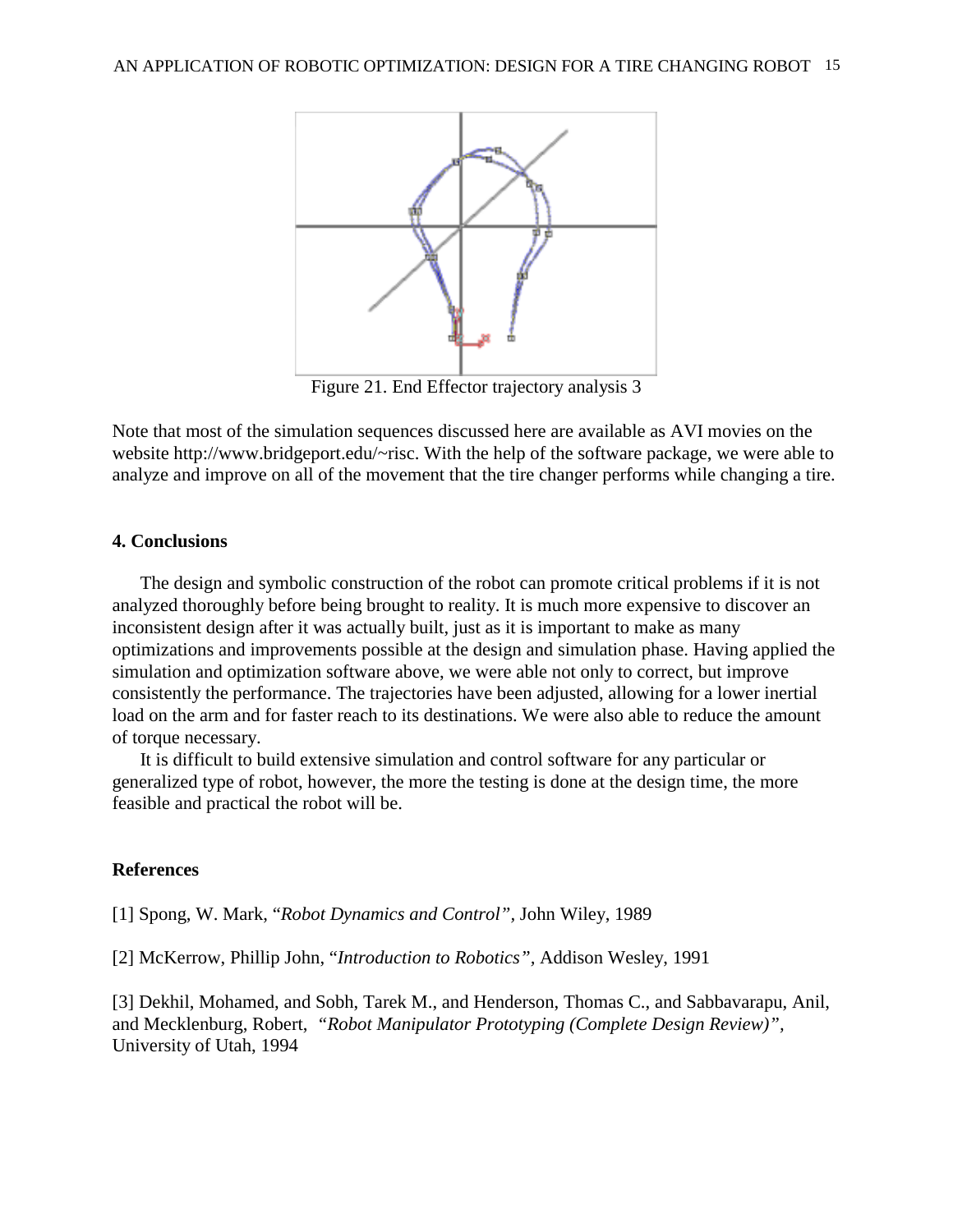[4] Nakamura, Yoshihiko, *"Advanced Robotics - Redundancy and Optimization"*, Addison-Wesley, 1991

[5] Marris, Andrew W., and Stoneking, Charles E., *"Advanced Dynamics"*, McGraw-Hill, 1967

[6] Christie, Dan Edwin, *"Intermediate College Mechanics",* McGraw-Hill, 1952

[7] De Wit, Charlos Canudas, and Siciliano, Bruno, and Bastin, Georges, *"Theory of Robot Control"*, Springer-Verlag London, 1996

[8] Sobh, Tarek M., Dekhil, Henderson, Thomas, C. and Sabbavarapu, A. "*Prototyping a Threelink Robot Manipulator,''* Presented in the Second World Automation Congress, Sixth International Symposium on Robotics and Manufacturing (ISRAM 96), Montpellier, France, May 1996

[9] Herrea-Beneru, L. ,Mu, E. ,Cain, J. T., "*Symbolic Computation of Robot Manipulator Kinematics*", Department of Electrical Engineering, University of Pittsburgh

[10] Rieseler, H., Wahl, F. M., *"Fast symbolic computation of the inverse kinematics of robots*", Institute for Robotics and computer control, Technical University of Braunschweig

[11] Dekhil, M., Sobh, T. M., Henderson, T. C. and Mecklenburg, R *"UPE: Utah Prototyping Environment for Robot Manipulators''*. In proceedings of the IEEE International Conference on Robotics and Automation, Nagoya, Japan, May 1995

[12] Schalkoff, R. J. *"Digital Image Processing and Computer Vision*", John Wiley and Sons, Inc., 1989

[13] J. Hervé, P. Cucka and R. Sharma, *"Qualitative Visual Control of a Robot Manipulator''*. In Proceedings of the DARPA Image Understanding Workshop, September 1990

[14] M. J. Banks and E. Cohen, *"Realtime B-Spline Curves from Interactively Sketched Data,''* Proceedings of the 1990 Symposium on Interactive 3-D graphics, ACM, March 1990

[15] J. A. Thingvold and E. Cohen, *"Physical Modeling with B-Spline Surfaces for Interactive Design and Animation,''* Proceedings of the 1990 Symposium on Interactive 3-D graphics, ACM, March 1990

[16] Y. Li and W. M. Wonham, *"Controllability and Observability in the State-Feedback Control of Discrete-Event Systems''*, Proc. Conf. on Decision and Control, 1988

[17] Benedetti, R., and Risler, J. J. *"In Real Algebraic and Semi-algebraic Sets*" (1990), Hermann, pp. 8-19